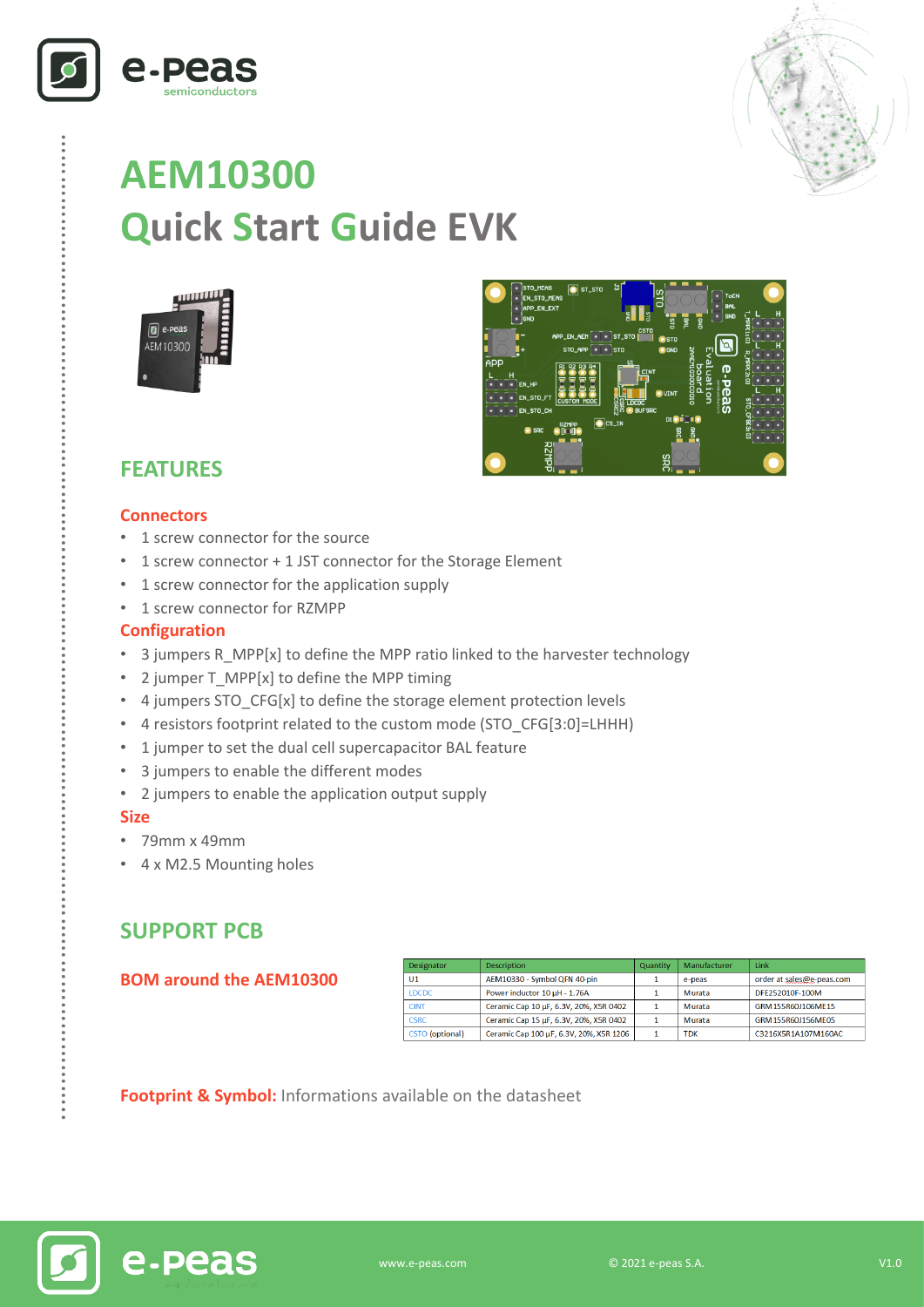

## **STEP 1:** AEM10300 Configuration

• **MPP timing :** T\_MPP[0] – T\_MPP[1]

| <b>Configuration pins</b> |          | <b>MPPT</b> timing   |                    |  |
|---------------------------|----------|----------------------|--------------------|--|
| T MPP[1]                  | T MPP[0] | Sampling<br>duration | Sampling<br>period |  |
|                           |          | 5.19 ms              | 280 ms             |  |
|                           |          |                      | 4.5s               |  |
|                           |          | 280 ms               | 17.87 s            |  |
|                           |          | 1.12s                | 71.7s              |  |
|                           |          |                      | 70.8 ms            |  |



• **MPP ratio:** R\_MPP[0] – R\_MPP[1] – R\_MPP[2]

|               | <b>Configuration pins</b> |          | <b>MPPT</b> ratio              |  |
|---------------|---------------------------|----------|--------------------------------|--|
| $R$ MPP $[2]$ | $R$ MPP $[1]$             | R MPP[0] | $V_{\text{MPP}}/V_{\text{OC}}$ |  |
|               |                           |          | 60%                            |  |
|               |                           |          | 65%                            |  |
|               |                           |          | 70%                            |  |
|               |                           |          | 75%                            |  |
|               |                           |          | 80%                            |  |
|               |                           |          | 85%                            |  |
|               |                           |          | 90%                            |  |
|               |                           |          | <b>ZMPP</b>                    |  |

• **Storage Element voltages protection:** STO\_CFG[3] – STO\_CFG[2] – STO\_CFG[1] – STO CFG[0]

| Configuration pins |              |              | Storage element threshold voltages |                    |                          | <b>Typical use</b> |                            |
|--------------------|--------------|--------------|------------------------------------|--------------------|--------------------------|--------------------|----------------------------|
| STO CFG[3]         | STO CFG[2]   | STO CFG[1]   | STO CFG[0]                         | Vovpis             | <b>V<sub>CHRDY</sub></b> | <b>VOVCH</b>       |                            |
| $\Omega$           | $\Omega$     | $\Omega$     | $\Omega$                           | 3.00 V             | 3.50 V                   | 4.05 V             | Li-ion battery             |
| $\mathbf 0$        | $\mathbf{O}$ | 0            | 1                                  | 2.80 V             | 3.10V                    | 3.60 V             | LiFePO4 battery            |
| $\Omega$           | $\Omega$     | 1            | $\Omega$                           | 1.85 V             | 2.40 V                   | 2.70 V             | NiMH battery               |
| $\mathbf 0$        | 0            | 1            | 1                                  | 0.20V              | 1.00V                    | 4.65 V             | Dual-cell supercapacitor   |
| $\Omega$           | 1            | $\Omega$     | $\Omega$                           | 0.20V              | 1.00 V                   | 2.60 V             | Single-cell supercapacitor |
| $\mathbf{0}$       | 1            | $\mathbf{0}$ | 1                                  | 1.00V              | 1.20V                    | 2.95 V             | Single-cell supercapacitor |
| $\Omega$           | 1            | $\mathbf{1}$ | $\Omega$                           | 1.85 V             | 2.30 V                   | 2.60 V             | <b>NGK</b>                 |
| $\mathbf{O}$       | 1            | 1            | 1                                  | <b>Custom Mode</b> |                          |                    |                            |
| 1                  | $\Omega$     | $\Omega$     | $\Omega$                           | 1.10V              | 1.25V                    | 1.50 V             | Ni-Cd 1 cells              |
| 1                  | $\mathbf{0}$ | 0            | 1                                  | 2.20V              | 2.50 V                   | 3.00 V             | Ni-Cd 2 cells              |
| 1                  | $\Omega$     | 1            | $\Omega$                           | 1.45 V             | 2.00 V                   | 4.65 V             | Dual-cell supercapacitor   |
| 1                  | $\Omega$     | $\mathbf{1}$ | $\mathbf{1}$                       | 1.00V              | 1.20V                    | 2.60 V             | Single-cell supercapacitor |
| 1                  | $\mathbf{1}$ | $\Omega$     | $\Omega$                           | 2.00 V             | 2.30V                    | 2.60 V             | <b>ITEN / Umal Murata</b>  |
| 1                  | $\mathbf{1}$ | $\mathbf 0$  | 1                                  | 3.00 V             | 3.50 V                   | 4.35 V             | Li-Po battery              |
| 1                  | 1            | 1            | $\Omega$                           | 2.60 V             | 2.70 V                   | 4.00 V             | Tadiran TLI1020A           |
| 1                  | 1            | 1            | 1                                  | 2.60V              | 3.50 V                   | 3.90 V             | Tadiran HLC1020            |

- **BAL option:** Select "ToCn" for dual-cells supercapacitor and "GND" for any other storage element
- **Configuration mode:** EN\_HP EN\_STO\_FT EN\_STO\_CH Connect to H for enabling the feature, connect to L for disabling the feature
- **External output supply:** Connect both jumper at the APP\_EN\_AEM and STO\_APP headers to enable the APP output supply.